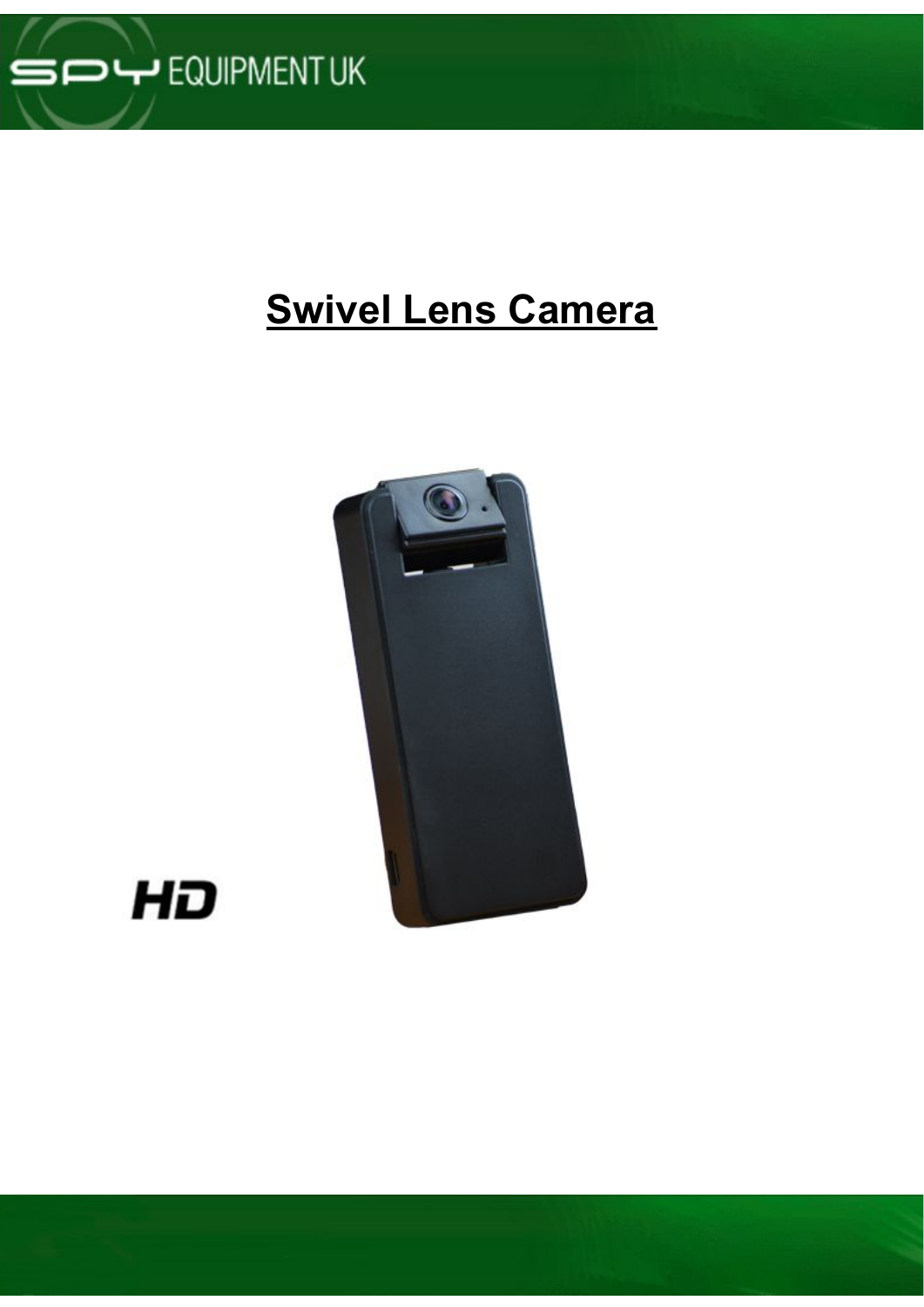## **Package Contents**

Inside the box there should be:

1x**Tiny Black Box Spy [Camera](http://www.spyequipmentuk.co.uk/index.php?option=com_virtuemart&view=productdetails&virtuemart_category_id=12&virtuemart_product_id=365) System** 1x5V DC Adapter 1xUSB 2.0 Cable

### **Operational Diagram**



### **Charging the unit**

The **Swivel Lens Spy [Camera](https://www.spyequipmentuk.co.uk/swivel-lens-wide-angle-cam-dvr) System** comes with an internal rechargeable battery. You can charge the unit by plugging it into a PC or a 5v USB mains adapter with the cable provided. **The unit will take 6 hours to fully charge.**

**If the device is plugged into a PC, it will not be able to record**, but you will be able to access the recordings on the SD card.

**If the device is plugged into mains with a 5V adapter, it will still be able to record and take charge at the same time.**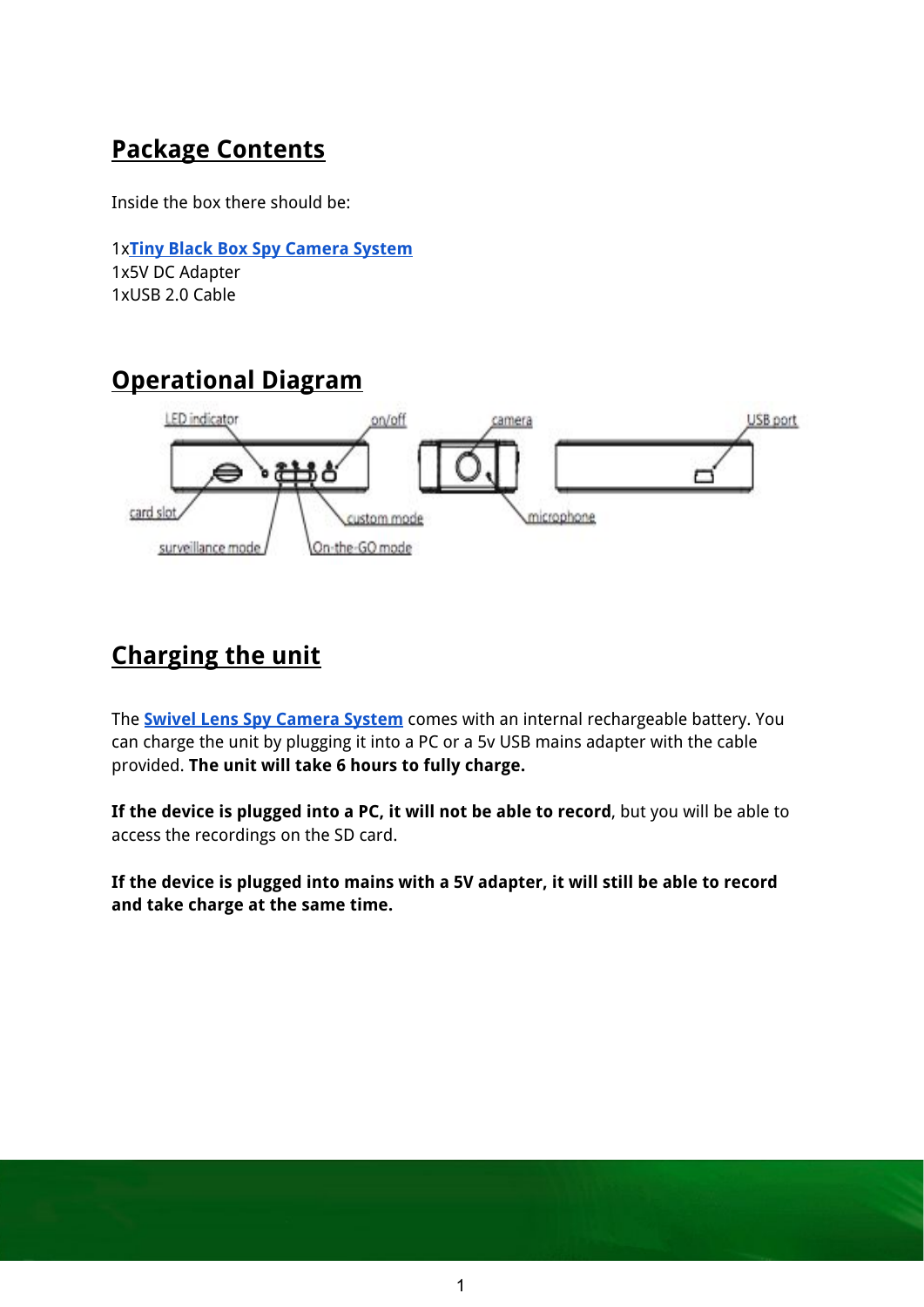### **Inserting/Removing the SD card**



If you are using a Micro SD card which is over 32GB you will have to format the card to FAT32 first before it works.

If you are using a **Windows** computer you will have to use this program here: <https://goo.gl/4JOHCI>

Simply open the program and change the Drive location to the SD Card that you want to format. If you are having difficulty finding which one is the drive for the SD card then open a new File Explorer folder and click on "This PC" or "Computer". This will show you all of the hard drives that are plugged into the computer and will say which drive it is e.g (F:). Once you know which drive you need to format simply click back onto the FAT32 Format program, choose the drive and click on Start and follow the prompts.

If you are using a **Mac** computer you can format the device on the computer. First search for a program called "Disk Utility". Once the program is open simply choose the drive from the left hand side so it appears, then click on erase at the top, change the format to MS-DOS (FAT) and click on erase.

The Micro SD card should be inserted as shown in the picture above.To insert the SD card, push it into the port (on the right side of the device) until it clicks. To remove the SD card, push the SD card in the port until it clicks outward.

The Micro SD card should be inserted as shown in the picture above.To insert the SD card, push it into the port (**on the right side of the device**) until it clicks. To remove the SD card, push the SD card in the port until it clicks outward.

## **Adjustable head**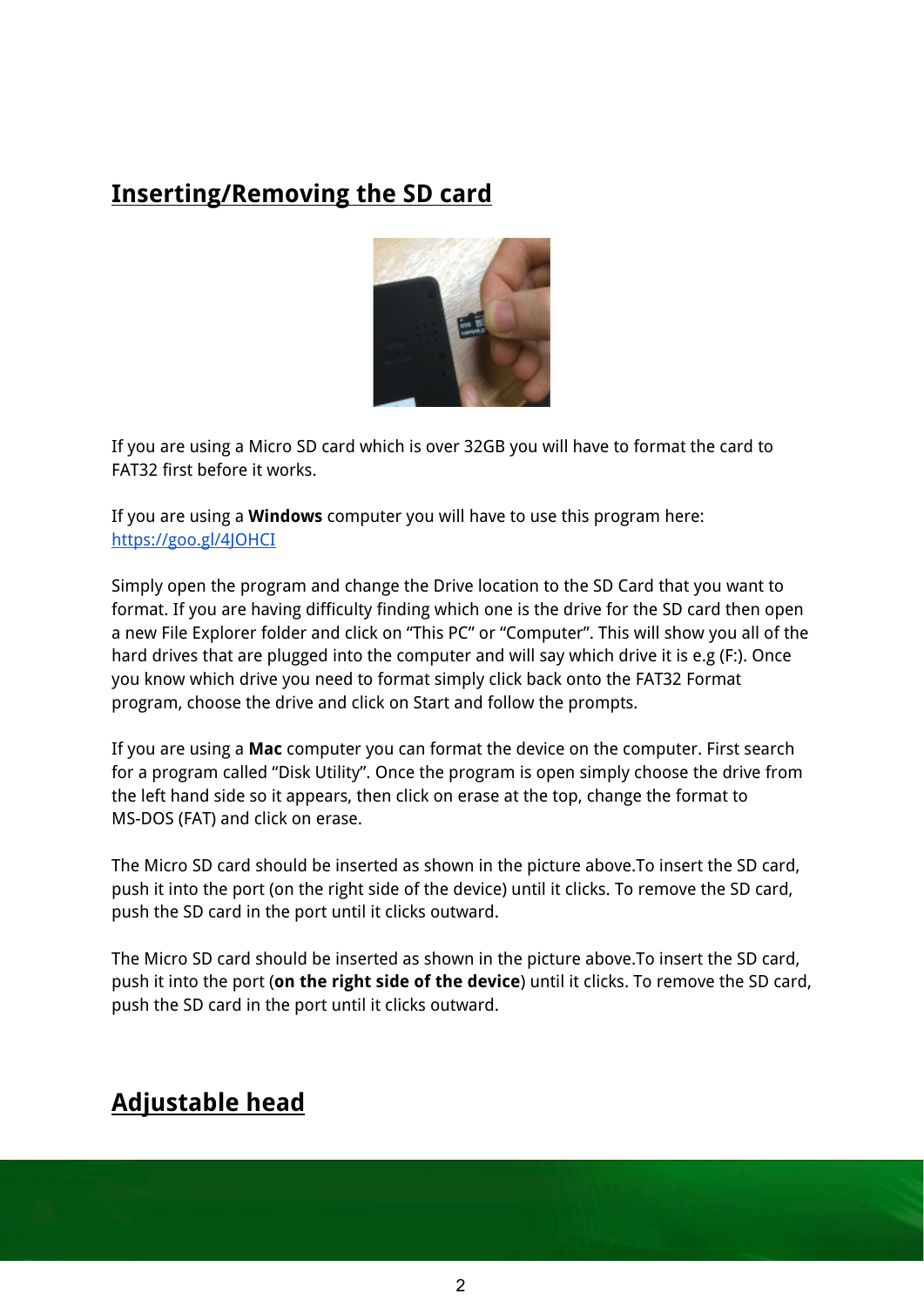

The Adjustable head can be tilted 180 degrees. This can be done by lightly applying pressure on the camera until it moves.

## **Mode Switch**

You can use the mode switch on the side of the device to switch between '**surveillance**' (Indicated by an eye), '**on the go**' (Indicated by <sup>a</sup> runner) and '**Custom** (Indicated by an Cog)' Surveillance and on-the-go have unchangeable pre settings. Here are the settings for each mode: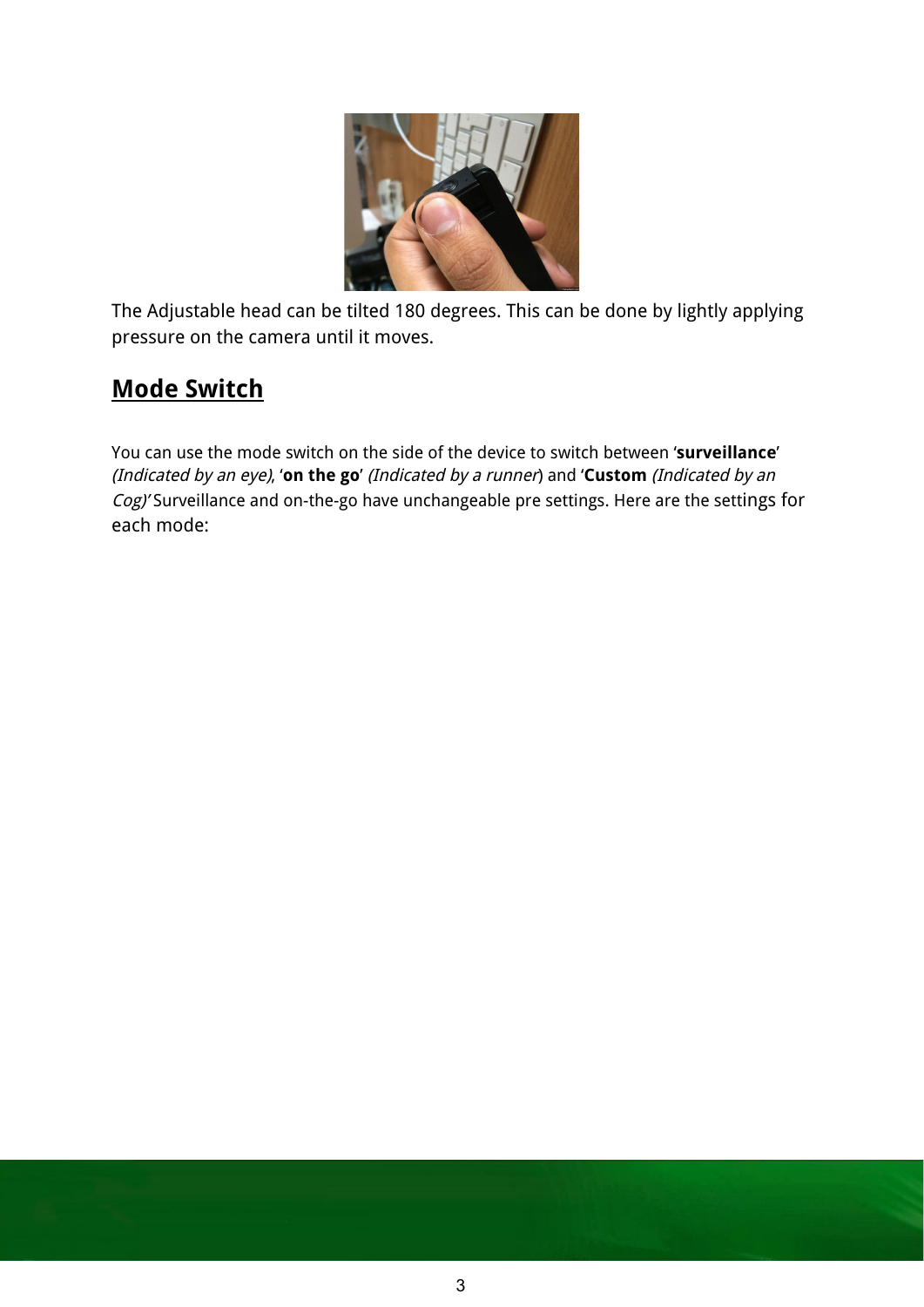#### **Surveillance Mode CONFINGER 1999 MODE On-the-Go Mode**

| Video Quality                       | High           |  |  |
|-------------------------------------|----------------|--|--|
| Resolution                          | 1280x720       |  |  |
| <b>Frame Rate</b>                   | High           |  |  |
| <b>Indoor Lighting</b><br>Condition | 50Hz           |  |  |
| Day / Night Mode                    | Day mode       |  |  |
| Orientation                         | Normal         |  |  |
| <b>Time Stamp</b>                   | Enable         |  |  |
| Circular Recording                  | Disable        |  |  |
| Split File Time (min)               | 15             |  |  |
| Mic Enable                          | Enable         |  |  |
| LED On / Off                        | On             |  |  |
| Voice-Trigger<br>Sensitivity***     | <b>Disable</b> |  |  |
| Vibration-Trigger<br>Sensitivity    | Disable        |  |  |
| Vibration Standby<br>Mode           | N/A            |  |  |
| Motion-Trigger<br>Sensitivity       | Disable        |  |  |
| Auto On / Off                       | Disable        |  |  |

| <b>Video Quality</b>                 | High     |  |  |
|--------------------------------------|----------|--|--|
| <b>Resolution</b>                    | 640x360  |  |  |
| Frame Rate                           | High     |  |  |
| <b>Indoor Lighting</b><br>Condition  | 50Hz     |  |  |
| Day / Night Mode                     | Day mode |  |  |
| Orientation                          | Normal   |  |  |
| <b>Time Stamp</b>                    | Enable   |  |  |
| <b>Circular Recording</b>            | Enable   |  |  |
| Split File Time (min)                | 20       |  |  |
| Mic Enable                           | Enable   |  |  |
| LED On / Off                         | On.      |  |  |
| Voice-Trigger<br>Sensitivity***      | Disable  |  |  |
| Vibration-Trigger<br>Sensitivity     | Disable  |  |  |
| <b>Vibration Standby</b><br>Mode     | N/A      |  |  |
| <b>Motion-Trigger</b><br>Sensitivity | Disable  |  |  |
| Auto On / Off                        | Disable  |  |  |

### **Recording**

Once the unit has been charged, press and hold the power button **(Located on the right side of the device**) for 2 seconds.

The **green** LED light on the right side of the unit should start flashing to indicate that the unit is recording. The device records according to which mode it is in.

Please see the **Mode Switch section** above for the parameters of the '**surveillance mode**' and the '**on-the-go'** mode. To stop recording, press and hold the power button until the indicator light turns **yellow**. The **green** light should stop flashing to indicate that the unit has stopped recording.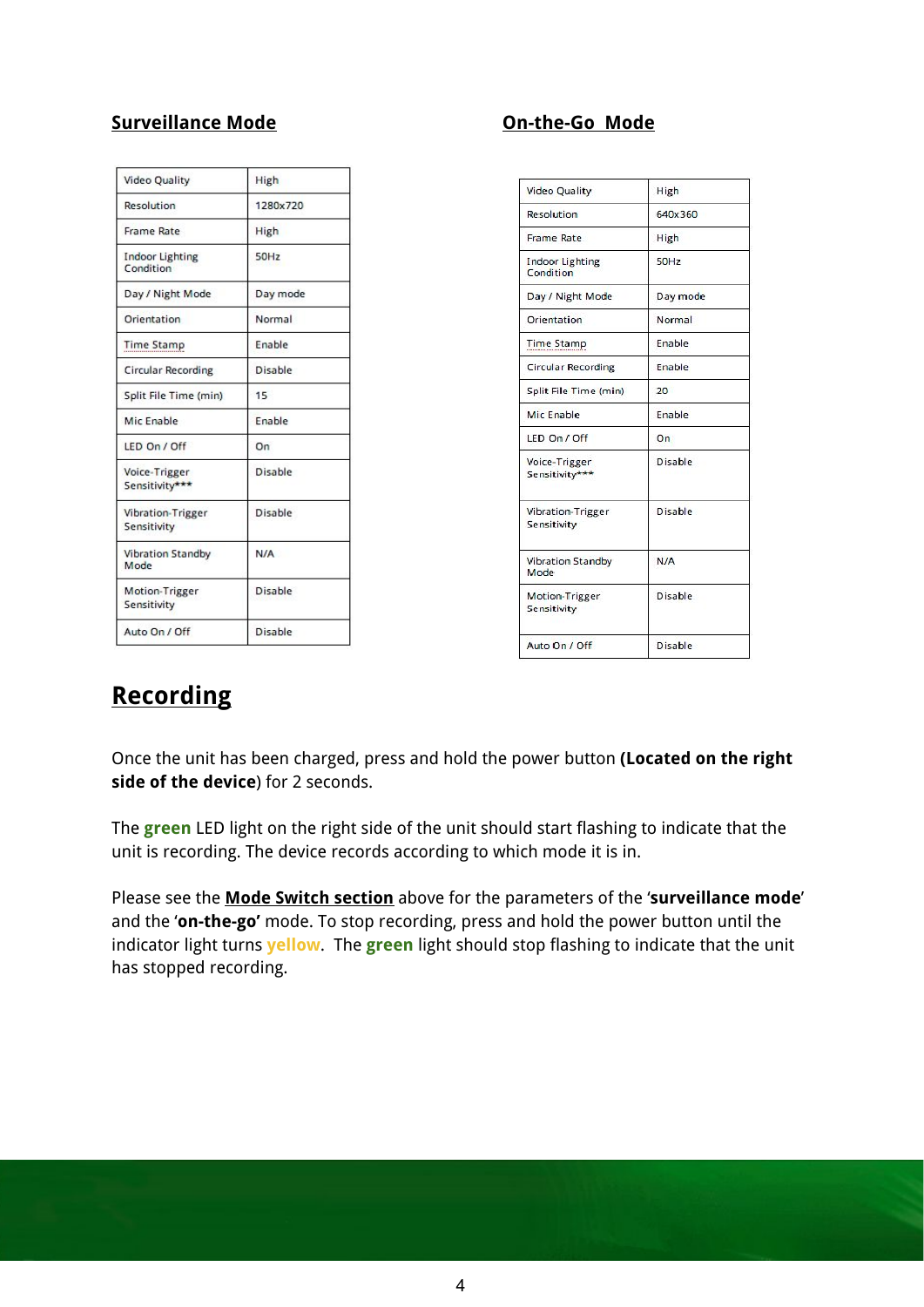### **Device Setup**

You can change the custom settings by downloading and using [this software](https://goo.gl/9N5ptw) for windows PC or Mac Once the software has been installed, connect the device to your computer.

#### **Setting up the time/date stamp**



When the software is open and the device is connected, you should be able to see this Window above. Please select **'Sync Date Time to DVR'** (Highlighted in the **pink** box above). **This will set the device's time and date stamp to the Computer's time/date stamp.**

#### **Programing the Custom Mode**

#### **Express**

Click on the **'settings**' tab on the left side of the window. This should populate a list of modes that you can use to program the device. Each mode has its own description next to it.

Once you've selected a mode from the list, select **'sync settings to DVR'.**

#### **Custom Mode**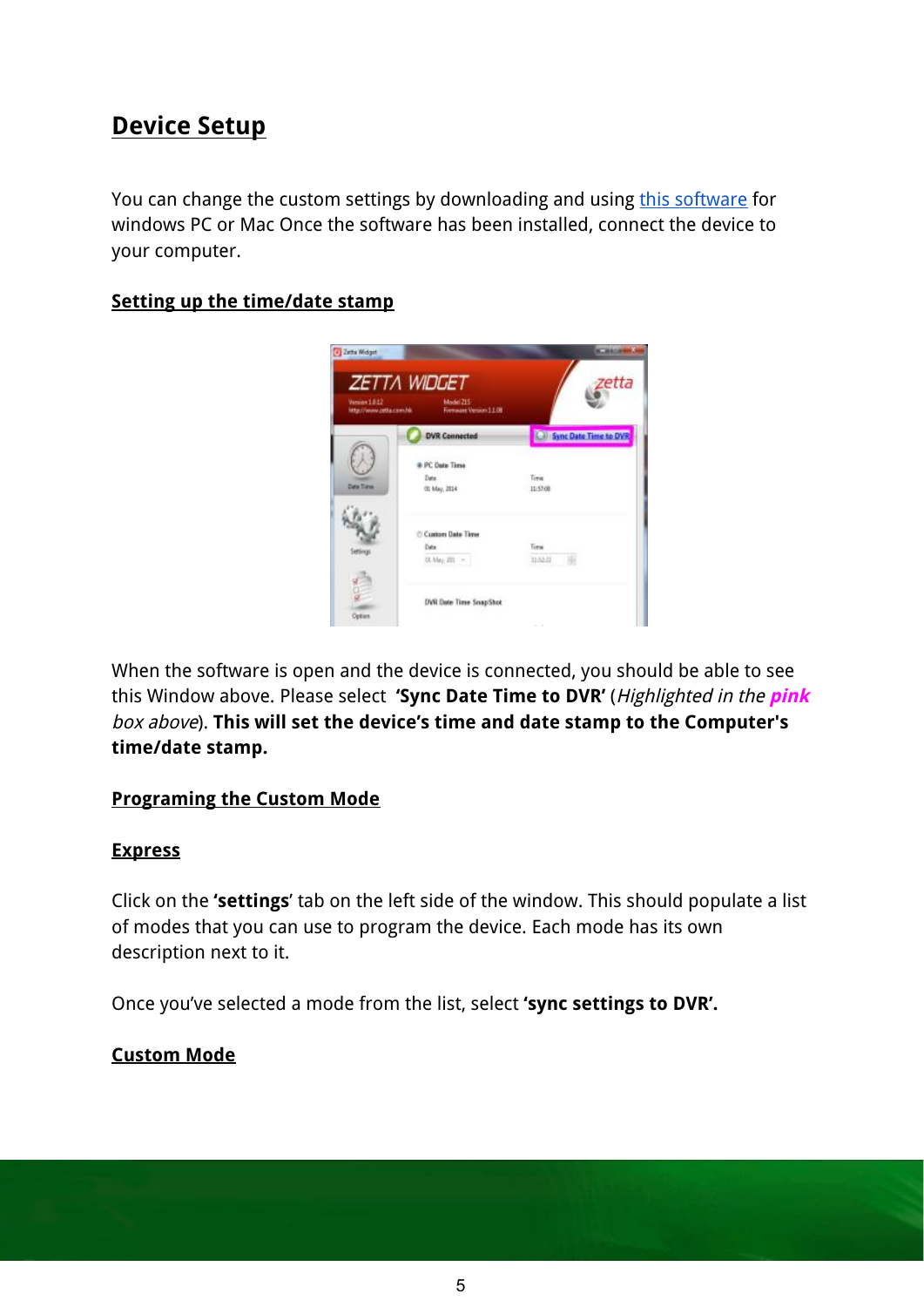To access the custom mode, please select the **'options'** tab on the left. Select '**custom mode**' from the second combo box down. Then Click on the **'Save Option'** button. Click on the **'settings**' tab on the left side.

| <b>Setting Name</b>              | <b>Option Available</b>                      | <b>Definition</b>                                                                                                                                       |  |
|----------------------------------|----------------------------------------------|---------------------------------------------------------------------------------------------------------------------------------------------------------|--|
| <b>Video Quality</b>             | High / Medium / Low                          | Recording quality of the footage                                                                                                                        |  |
| Resolution                       | 1280x720 / 640x360                           | Resolution on the footage. Higher resolution<br>equals better quality footage but a bigger file<br>size                                                 |  |
| <b>Frame Rate</b>                | High / Low                                   | How many Frames are recorded a second. Higher<br>Frame Rate equals better quality footage but a<br>bigger file size                                     |  |
| <b>Indoor Lighting Condition</b> | 50Hz / 60Hz / Outdoor                        | Choose depending on the lighting conditions                                                                                                             |  |
| Day / Night Mode                 | Day mode / Night mode /<br>Auto<br>switching | Will alter the light sensitivity of the camera<br>depending on which mode you pick. Auto<br>switching consumes more power.                              |  |
| Orientation                      | Normal / Up-side-down                        | Flip                                                                                                                                                    |  |
| Timestamp                        | Enable / Disable                             | Whether you want a Timestamp on the<br>recordings                                                                                                       |  |
| <b>Circular Recording</b>        | Enable / Disable                             | Choosing Enable Overwrites the oldest recorded<br>files with the newest. Choosing Disable will stop<br>the device recording when the SD card gets full. |  |
| Split File Time (min)            | 10/15/20                                     | How long you want each video file to record for                                                                                                         |  |
| Mic Enable                       | Enable / Disable                             | Choose whether you want audio with the<br>recordings. Having Audio will make the file size<br>bigger                                                    |  |
| LED On / Off                     | On / Off                                     | Whether you want the blinking LED on when the<br>unit is recording.                                                                                     |  |
| Voice-Trigger Sensitivity***     | High / Medium / Low /<br>Disable             | How much noise has to be made before the<br>device starts recording                                                                                     |  |
| Vibration-Trigger Sensitivity*** | High / Medium / Low /<br>Disable             | How much vibration has to be detected before<br>the device starts recording                                                                             |  |
| <b>Vibration Standby Mode</b>    | Fast Wake Up / Power Saving                  |                                                                                                                                                         |  |
| Motion-Trigger Sensitivity***    | High /Medium/ Low / Disable                  | How much motion has to be detected before the<br>device starts recording                                                                                |  |

#### **Below is a table of options you can use to program the device.**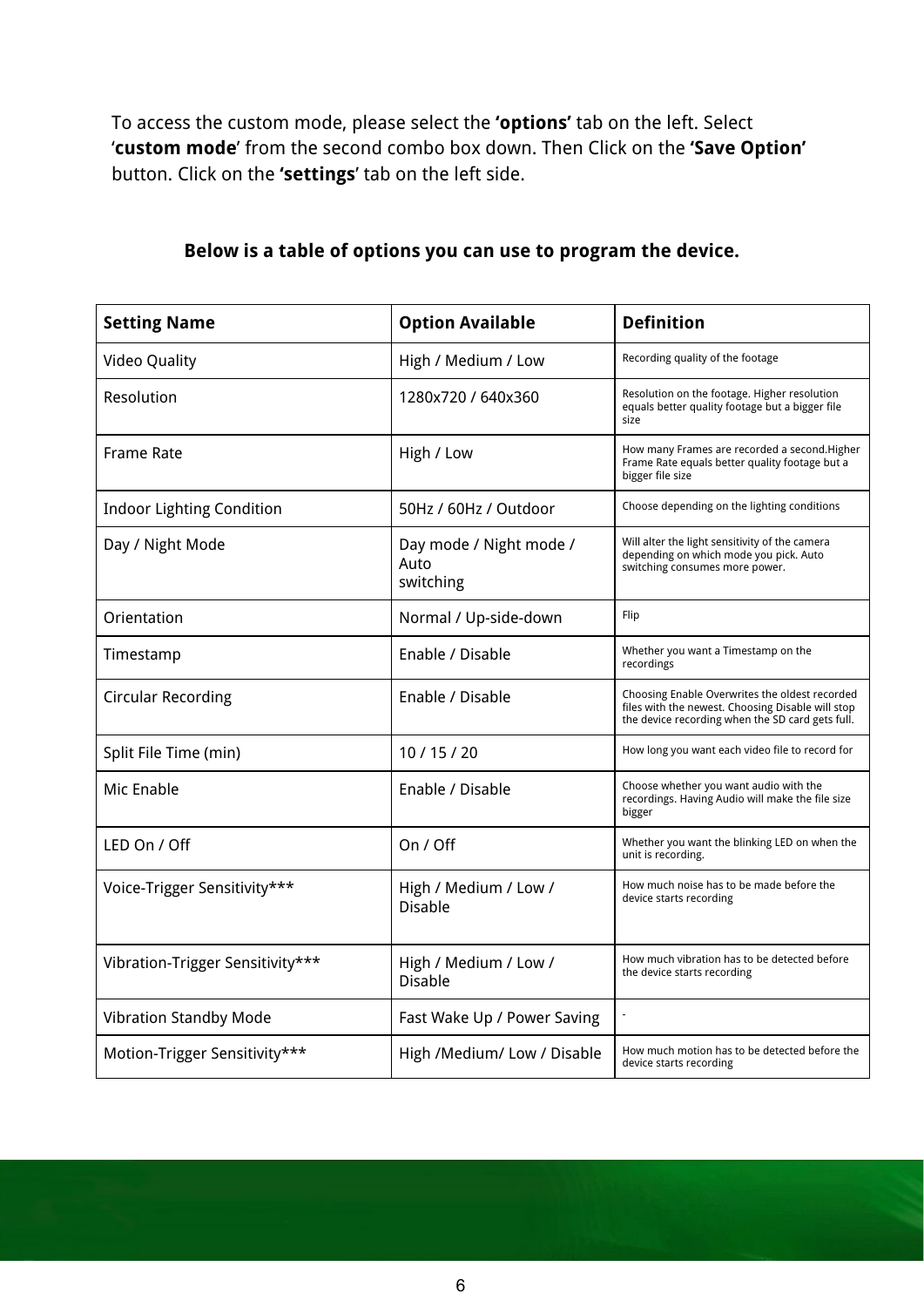| Auto On / Off | Car-activate Recording<br>/Car-stop Recording<br>/Car-activate and Car-stop<br>Recording / Schedule<br>Recording /<br><b>Disable</b> | Car-activate Recording-<br>When power goes to the unit, it'll start recording<br>Car-stop Recording-<br>When power stops going to the unit, it'll start<br>recording.<br>Car-activate and Car-stop Recording-<br>Unit starts recording when the unit receives<br>power/ stops receiving power.<br>Schedule Recording-you define at what time the<br>unit starts recording |
|---------------|--------------------------------------------------------------------------------------------------------------------------------------|---------------------------------------------------------------------------------------------------------------------------------------------------------------------------------------------------------------------------------------------------------------------------------------------------------------------------------------------------------------------------|
|---------------|--------------------------------------------------------------------------------------------------------------------------------------|---------------------------------------------------------------------------------------------------------------------------------------------------------------------------------------------------------------------------------------------------------------------------------------------------------------------------------------------------------------------------|

Once you've set the unit, select **'sync settings to DVR**'.

#### **Scheduled Mode**

You can scheduled the device to go into certain modes at certain times.

To do this, simply click **edit** on the **scheduled recording option** (In either **express** or **Custom** mode). Once this has been selected, the window below should appear.

|       |        |        |         |           |          | V OK X Cancel |          |
|-------|--------|--------|---------|-----------|----------|---------------|----------|
|       | Sunday | Monday | Tuesday | Wednesday | Thursday | Friday        | Saturday |
| 00:00 |        |        |         |           |          |               |          |
| 03:00 |        |        |         |           |          |               |          |
| 06:00 |        |        |         |           |          |               |          |
| 09:00 |        |        |         |           |          |               |          |
| 12:00 |        |        |         |           |          |               |          |
| 15:00 |        |        |         |           |          |               |          |
| 18:00 |        |        |         |           |          |               |          |
| 21:00 |        |        |         |           |          |               |          |

Select a time slot in the week, and the window below will open: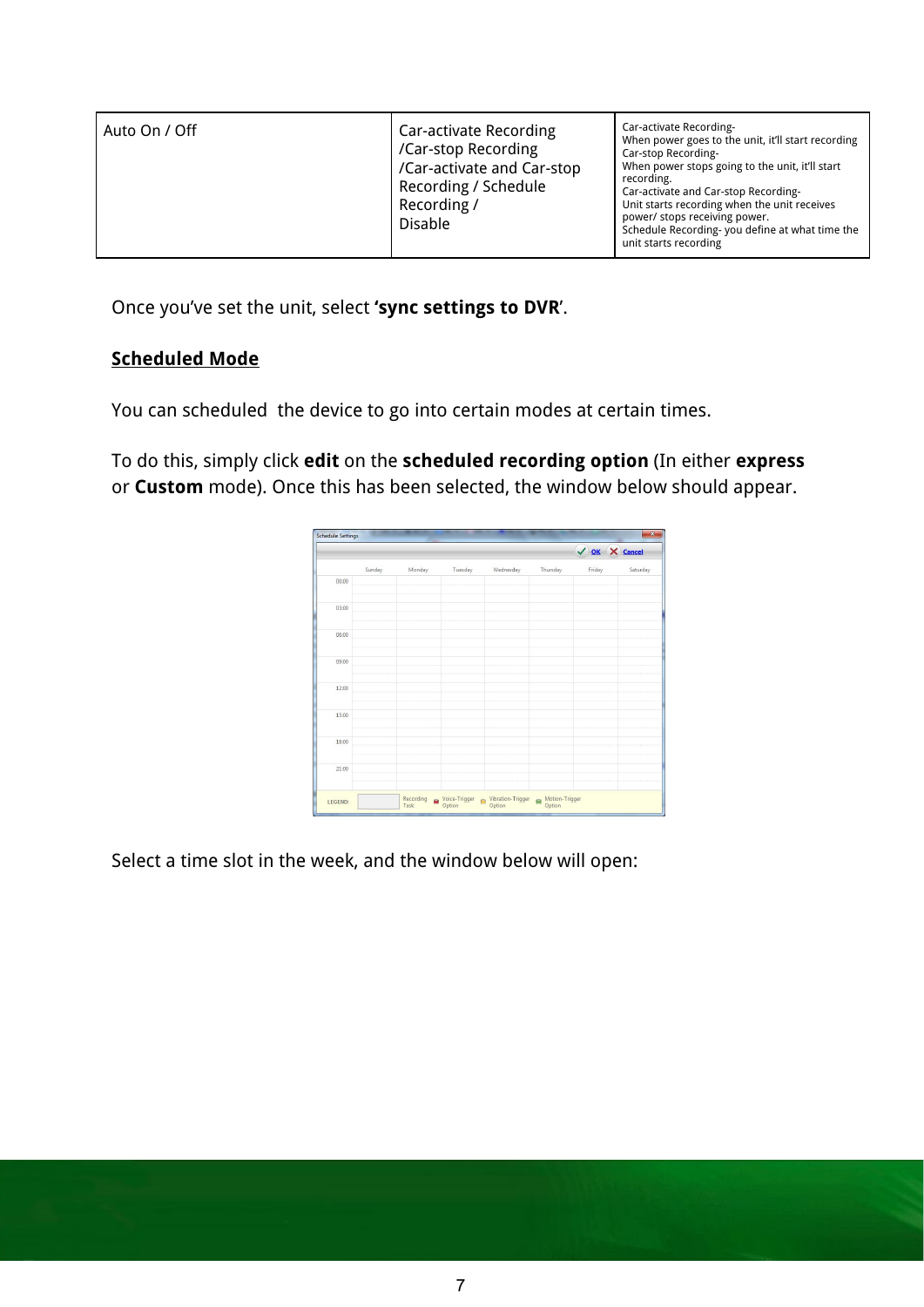| Always record<br><b>Triggering record</b><br>Voice-Trigger<br>Vibration-Trigger<br>Motion-Trigger | <b>Extra Options</b> |        |
|---------------------------------------------------------------------------------------------------|----------------------|--------|
|                                                                                                   |                      |        |
|                                                                                                   |                      |        |
|                                                                                                   |                      |        |
|                                                                                                   |                      |        |
|                                                                                                   | <b>Talling</b>       |        |
|                                                                                                   | Create               | Cancel |

If you want the unit to continuously record for the time period selected, select **'Always record**'. If you want the unit to record when it hears audio, detects vibration or sees movements, select **triggering record** and **select the corresponding option.**

Once you have done, click **create,** then in the week view calendar select **'ok'** then select **save settings to DVR'** to apply the settings to the unit.

### **LED Status**

#### **Without DC adapter**

**Green** LED on: camcorder is booted up **Green** LED flashing: normal recording **Green** / **Red** LED intermittent flashing: battery low and recording **Red** LED on: no card, card fail, battery low or card full (not in circular recording)

#### **DC adapter plugged in**

**Orange** LED on: charging but not recording **Green** LED on: charging complete but not recording **Green** LED flashing: charging complete and recording **Green** / **Orange** LED intermittent flashing: charging and recording **Red** LED on: no card, card fail or card full (not in circular recording)